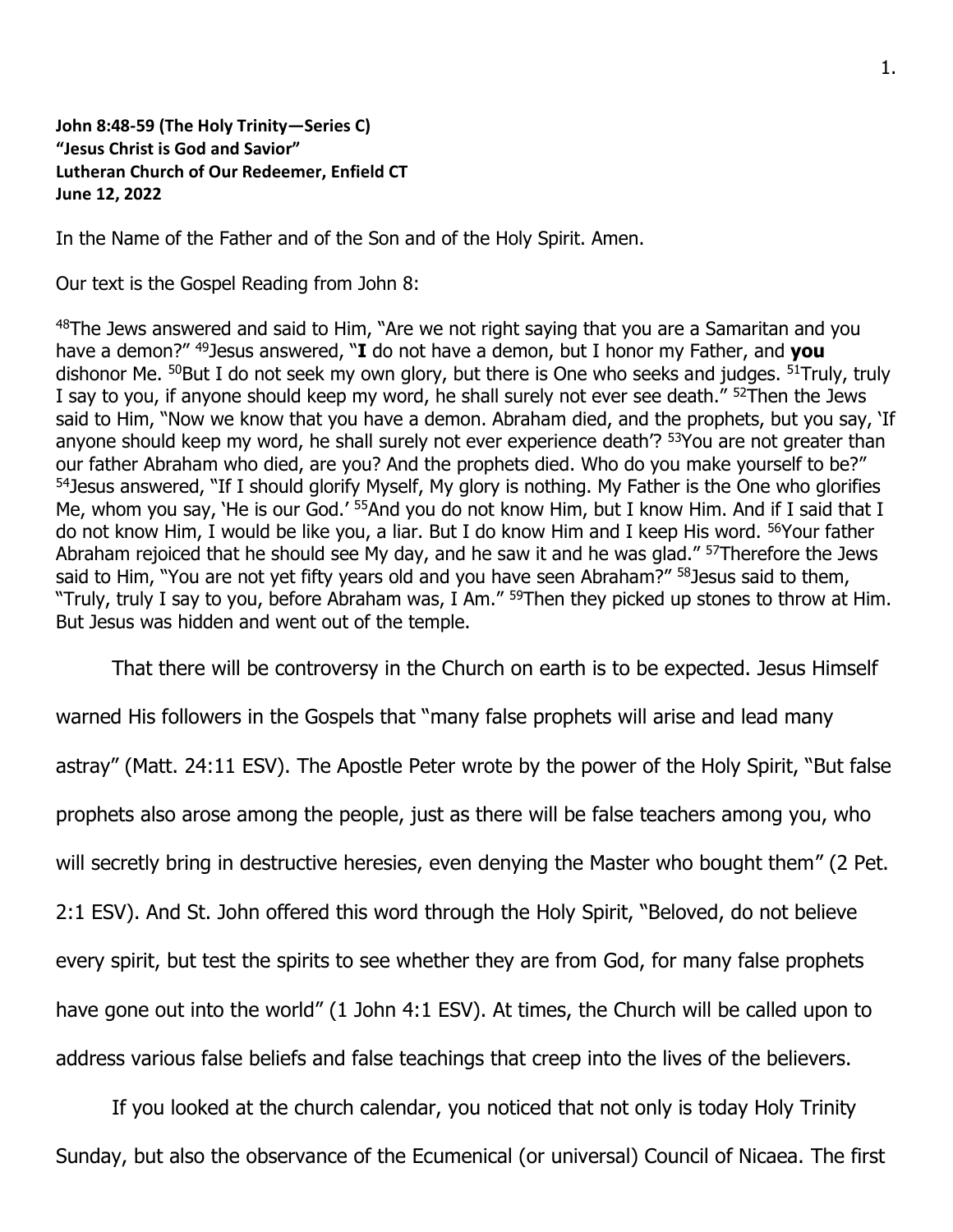Council of Nicaea met in the early summer of 325 at what is today Isnuk, Turkey. The reason for the Council, among other items of business, was to deal with what is known as Arianism. Arius was a pastor in Alexandria, Egypt around 310 A.D. Arius said that Jesus Christ could not be God in the true sense of the term. Rather, Jesus must be a part of creation. Arius thought of Christ as a "middle being," less than God and more than man. He claimed that Christ was a created being, having either been created in time or before time. Nevertheless, Christ was not the preexistent, eternal Son of God, without beginning and end. The Council of Nicaea ruled against the Arians. The Council confessed the eternal divinity of the Son of God and adopted the earliest version of the Nicene Creed, which in its entirety was adopted at the Council of Constantinople in 381. What we confess as the Nicene Creed is this creed in its "final form" from the year 381 A.D.

The Arian controversy which the Council of Nicaea worked through in confessing the Biblical truth of Jesus' divinity was not a new controversy, however. We see the debate about Jesus in our Gospel text as Jesus and the Jews square off. Most often in the Gospel of John, the term, "the Jews," refers specifically to Jesus' opponents. So, it is those in opposition to Jesus—the scribes, Pharisees, and teachers of the Law—who do not believe His word and teachings.

In John 6, after the feeding of the 5000, when asked by the crowd, "What must we do, to be doing the works of God?" Jesus answered, "This is the work of God, that you believe in him whom he has sent. . . . Everyone who has heard and learned from the Father comes to me—not that anyone has seen the Father except he who is from God; he has seen the Father. Truly, truly, I say to you, whoever believes has eternal life. I am the bread of life. . . .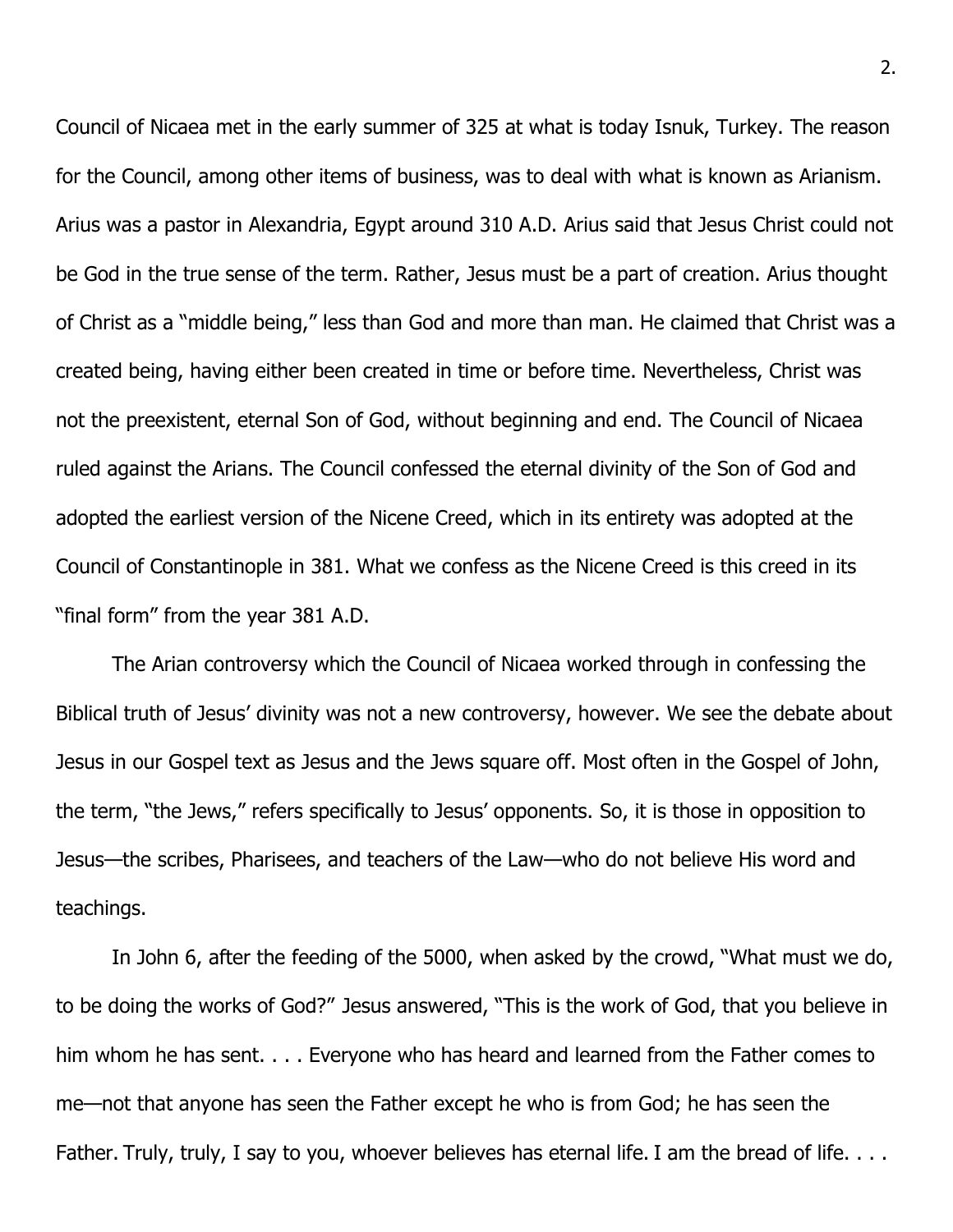I am the living bread that came down from heaven. If anyone eats of this bread, he will live forever. And the bread that I will give for the life of the world is my flesh" (John 6:28-29, 45– 51 ESV).

But Jesus' opponents do not believe. They do not have saving faith in Jesus, the Son of the Father, who has come in human flesh to give His life for the salvation of the world. Before our text, Jesus said to them, "'You are from below; I am from above. You are of this world; I am not of this world. I told you that you would die in your sins, for unless you believe that I am he you will die in your sins.' So they said to him, 'Who are you?' Jesus said to them, 'Just what I have been telling you from the beginning. I have much to say about you and much to judge, but he who sent me is true, and I declare to the world what I have heard from him.' They did not understand that he had been speaking to them about the Father. So Jesus said to them, 'When you have lifted up the Son of Man, then you will know that I am he, and that I do nothing on my own authority, but speak just as the Father taught me" (John 8:23–28 ESV).

And the controversy continued to boil. Jesus would tell His enemies that they are of their father, the devil, and their will is to do his desires rather than God the Father's will. In other words, those who will not believe the words of Jesus as He points to the Father and the Father's desire to save all humanity through His Son trace their spiritual ancestry to the devil. "Whoever is of God hears the words of God," Jesus said. "The reason why you do not hear them is that you are not of God" (8:47).

So the Jews resorted to name calling, "Are we not right saying that you are a Samaritan and you have a demon?" And by doing so, they actually prove Jesus' point. "**I** do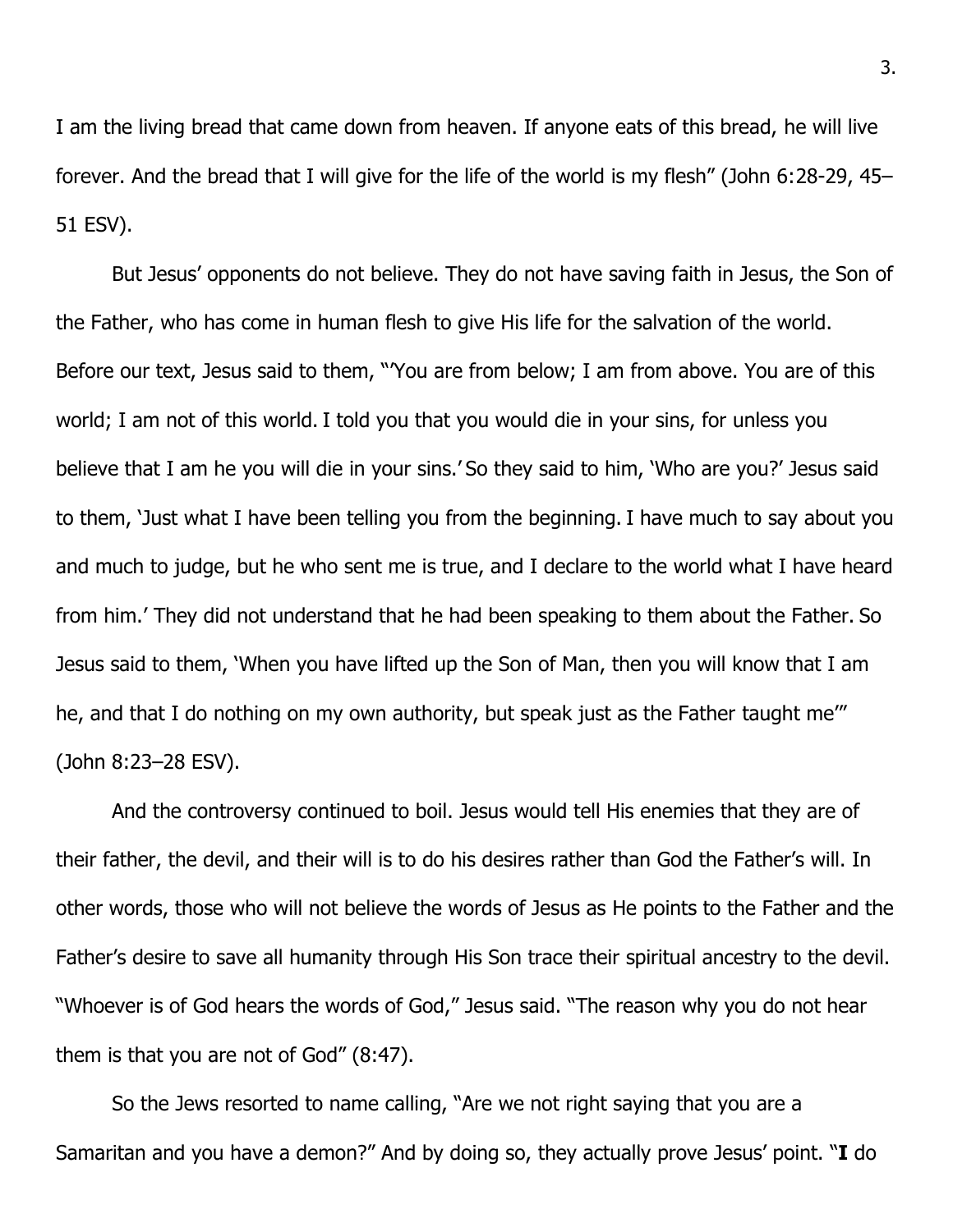not have a demon, but I honor my Father, and **you** dishonor Me. But I do not seek my own glory, but there is One who seeks and judges"—God the Father. Jesus' words are not even close to being the product of demon-possession. They are indeed the very words which God the Father has given Him to speak. It is just as Jesus said, "I and the Father are one" (John 10:30 ESV).

Now the words that Jesus speaks are words of spirit and life (John 6:63). They are words of "eternal life" (John 6:68). The message that Jesus brings delivers from eternal death those who hear and keep it (that is, to those who believe). And so Jesus said to His opponents, "Truly, truly I say to you, if anyone should keep my word, he shall surely not ever see death." This puts them over the top. What nonsense Jesus speaks! "Do you think that you are greater than our father Abraham who died, greater than the prophets who died? Who do you make yourself to be?"

"I AM WHO I AM." That's essentially what Jesus said in His statement, "Before Abraham was, I AM." Jesus is God the Son incarnate. Yahweh stands before the Jews in human flesh in the person of God the Son. And the meaning is not lost on the hearers. Jesus is to be stoned for His blasphemy. He must die because He claims to be God.

Notice, it is the same controversy dealt with at the Council of Nicaea some 300 years later. Is Jesus simply a man, is He more than a man but less then God? Or is Jesus who He said He is, who the Word of God states that He is, true God and true Man, one Christ? That is the Christian confession of the person of Jesus Christ. We will speak it shortly as we declare the truth of the Athanasian Creed: "Therefore, it is the right faith that we believe and confess that our Lord Jesus Christ, the Son of God, is at the same time both God and man. He is God,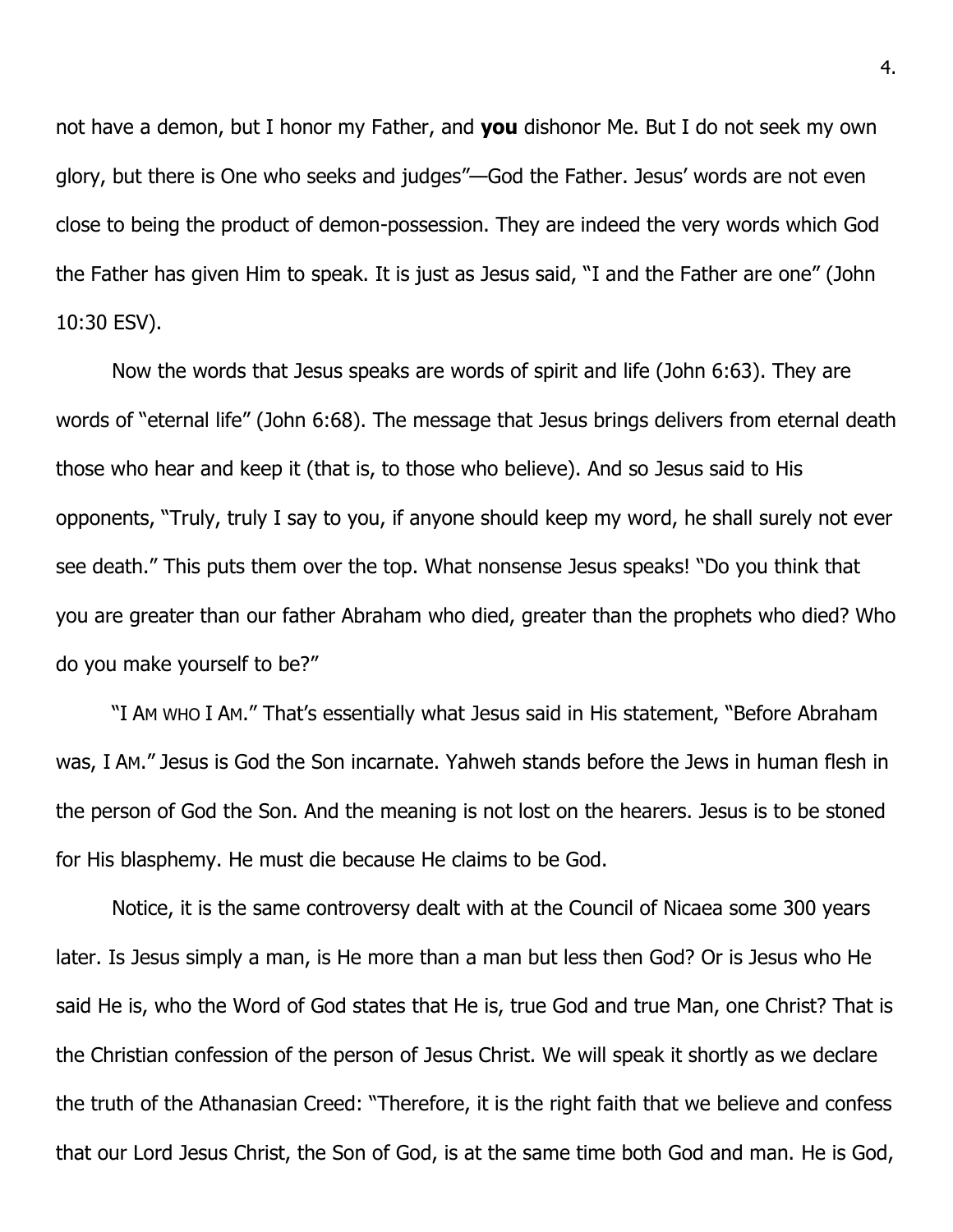begotten from the substance of the Father before all ages; and He is man, born from the substance of His mother in this age: perfect God and perfect man, composed of a rational soul and human flesh; equal to the Father with respect to His divinity, less than the Father with respect to His humanity. Although He is God and man, He is not two, but one Christ: . . . For as the rational soul and flesh is one man, so God and man is one Christ, who suffered for our salvation, descended into hell, rose again the third day from the dead, ascended into heaven, and is seated at the right hand of the Father, God Almighty, from whence He will come to judge the living and the dead."

Jesus Christ, true God and true Man, escaped the death of stoning that day as He "was hidden and went out of the temple." But Satan's hour would come, and the power of darkness would fall upon Jesus as He was arrested and crucified. Jesus saw death in all of its power and fullness. He tasted, He experienced, the forsakenness of that death for all humanity as He bore our sins in His body on the tree of the cross. Jesus experienced the terrors of the grave as He breathed His last and was buried in death. This was the will of His Father in heaven. This was the perfect work of salvation, the very reason that God the Son became incarnate, taking on human flesh, so that He might bear the sins of the world, die the world's death, suffer the world's hell and condemnation, and ultimately give death its moral wound by His resurrection.

Christ is Risen! (He is risen, indeed. Alleluia!) Jesus, true God and true Man, is risen from the dead, the firstfruits of all who sleep. His death and resurrection have dealt the deathblow to the enemy, death. Jesus has rendered death powerless to those who believe His Word—"he shall surely not ever see death." Martin Luther in 1520 wrote in his *Fourteen*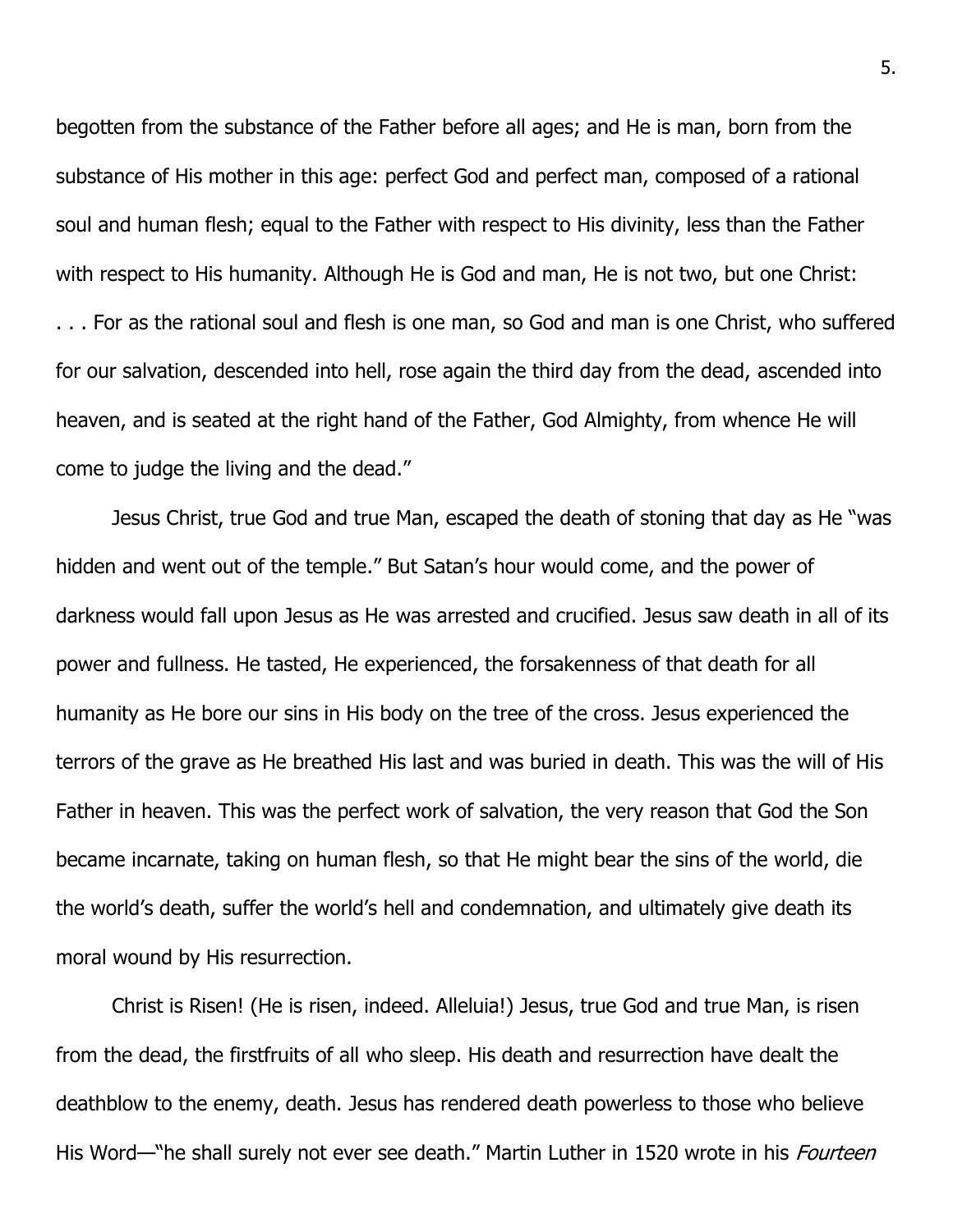Consolations, "In death we are like all other men: the outward mode of our dying is not unlike that of others, except the thing itself is different, since for us death is dead. In like manner, all our sufferings are like the sufferings of others, but only in appearance. In reality, our sufferings are the beginning of our freedom as our death is the beginning of life. It is this which Christ says in John 8 [:51], "Whoever will keep my word shall never see death." How shall he not see it? Because in his death he enters upon life, so that because of the life that he sees he is not able to see death. Here the night shines as the day [Ps. 139:12], since the dawning life is brighter than the waning death. This is assured . . . for all who believe in Christ."<sup>1</sup>

Eternal life is your present possession because you have received the forgiveness of sins through Jesus' blood and righteousness. In the hour when your soul and body are separated, your soul is immediately with Christ, for on that day your soul will be with Christ in Paradise. But on the great day when the Risen Lord Christ, true God and true Man, comes again in power and glory, your body will be raised from the dead and reunited with your soul. Death will meet its total defeat in the Resurrection. And you will rejoice and be glad in the day of the Lord Jesus when you enter with Him into the new creation along side Abraham, Isaac, and Jacob, and all the people who trusted in the Lord's Gospel promises which are completed in Jesus Christ, the Son of God, the Son of Man, our Lord.

<sup>&</sup>lt;sup>1</sup> Martin Luther, Luther's Works, Vol. 42: Devotional Writings I, ed. Jaroslav Jan Pelikan, Hilton C. Oswald, and Helmut T. Lehmann, vol. 42 (Philadelphia: Fortress Press, 1999), 142–143.